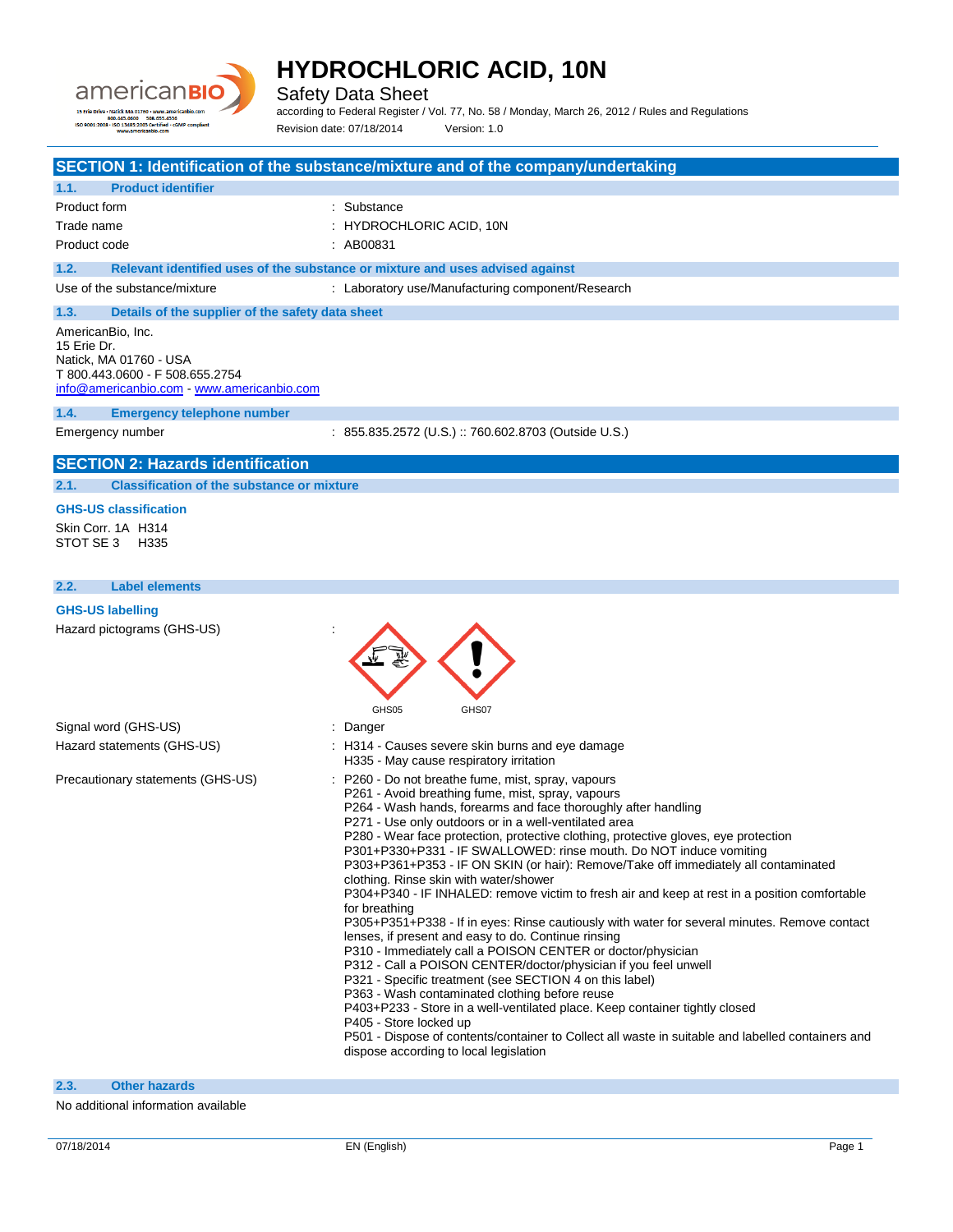Safety Data Sheet

according to Federal Register / Vol. 77, No. 58 / Monday, March 26, 2012 / Rules and Regulations

#### **2.4. Unknown acute toxicity (GHS-US)**

| No data available           |                                                                            |         |                                                                                                                                                                                          |           |                                        |
|-----------------------------|----------------------------------------------------------------------------|---------|------------------------------------------------------------------------------------------------------------------------------------------------------------------------------------------|-----------|----------------------------------------|
|                             | <b>SECTION 3: Composition/information on ingredients</b>                   |         |                                                                                                                                                                                          |           |                                        |
| 3.1.                        | <b>Substance</b>                                                           |         |                                                                                                                                                                                          |           |                                        |
| Trade name                  |                                                                            |         | : HYDROCHLORIC ACID, 10N                                                                                                                                                                 |           |                                        |
| <b>Name</b>                 |                                                                            |         | <b>Product identifier</b>                                                                                                                                                                | %         | <b>GHS-US classification</b>           |
| hydrochloric acid           |                                                                            |         | (CAS No) 7647-01-0                                                                                                                                                                       | $80 - 90$ | Skin Corr. 1A, H314<br>STOT SE 3, H335 |
|                             | water, reagent grade, usp purified                                         |         | (CAS No) 7732-18-5                                                                                                                                                                       | $10 - 20$ | Not classified                         |
|                             | Full text of H-phrases: see section 16                                     |         |                                                                                                                                                                                          |           |                                        |
| 3.2.                        | <b>Mixture</b>                                                             |         |                                                                                                                                                                                          |           |                                        |
| Not applicable              |                                                                            |         |                                                                                                                                                                                          |           |                                        |
|                             | <b>SECTION 4: First aid measures</b>                                       |         |                                                                                                                                                                                          |           |                                        |
| 4.1.                        | <b>Description of first aid measures</b>                                   |         |                                                                                                                                                                                          |           |                                        |
|                             | First-aid measures general                                                 |         | : Never give anything by mouth to an unconscious person. If you feel unwell, seek medical advice<br>(show the label where possible).                                                     |           |                                        |
|                             | First-aid measures after inhalation                                        | unwell. | Remove to fresh air and keep at rest in a position comfortable for breathing. Immediately call a<br>POISON CENTER or doctor/physician. Call a POISON CENTER/doctor/physician if you feel |           |                                        |
|                             | First-aid measures after skin contact                                      |         | Remove/Take off immediately all contaminated clothing. Rinse skin with water/shower.<br>Immediately call a POISON CENTER or doctor/physician.                                            |           |                                        |
|                             | First-aid measures after eye contact                                       |         | : Rinse cautiously with water for several minutes. Remove contact lenses, if present and easy to<br>do. Continue rinsing. Immediately call a POISON CENTER or doctor/physician.          |           |                                        |
|                             | First-aid measures after ingestion                                         |         | : Rinse mouth. Do NOT induce vomiting. Immediately call a POISON CENTER or<br>doctor/physician.                                                                                          |           |                                        |
| 4.2.                        | Most important symptoms and effects, both acute and delayed                |         |                                                                                                                                                                                          |           |                                        |
| Symptoms/injuries           |                                                                            |         | : Causes severe skin burns and eye damage.                                                                                                                                               |           |                                        |
|                             | Symptoms/injuries after inhalation                                         |         | : May cause respiratory irritation.                                                                                                                                                      |           |                                        |
| 4.3.                        | Indication of any immediate medical attention and special treatment needed |         |                                                                                                                                                                                          |           |                                        |
|                             | No additional information available                                        |         |                                                                                                                                                                                          |           |                                        |
|                             | <b>SECTION 5: Firefighting measures</b>                                    |         |                                                                                                                                                                                          |           |                                        |
| 5.1.                        | <b>Extinguishing media</b>                                                 |         |                                                                                                                                                                                          |           |                                        |
|                             | Suitable extinguishing media                                               |         | : Foam. Dry powder. Carbon dioxide. Water spray. Sand.                                                                                                                                   |           |                                        |
|                             | Unsuitable extinguishing media                                             |         | Do not use a heavy water stream.                                                                                                                                                         |           |                                        |
| 5.2.                        | Special hazards arising from the substance or mixture                      |         |                                                                                                                                                                                          |           |                                        |
| Reactivity                  |                                                                            |         | : Thermal decomposition generates : Corrosive vapours.                                                                                                                                   |           |                                        |
| 5.3.                        | <b>Advice for firefighters</b>                                             |         |                                                                                                                                                                                          |           |                                        |
| Firefighting instructions   |                                                                            |         | : Use water spray or fog for cooling exposed containers. Exercise caution when fighting any<br>chemical fire. Avoid (reject) fire-fighting water to enter environment.                   |           |                                        |
|                             | Protection during firefighting                                             |         | : Do not enter fire area without proper protective equipment, including respiratory protection.                                                                                          |           |                                        |
|                             | <b>SECTION 6: Accidental release measures</b>                              |         |                                                                                                                                                                                          |           |                                        |
| 6.1.                        | Personal precautions, protective equipment and emergency procedures        |         |                                                                                                                                                                                          |           |                                        |
| 6.1.1.                      | For non-emergency personnel                                                |         |                                                                                                                                                                                          |           |                                        |
| <b>Emergency procedures</b> |                                                                            |         | : Evacuate unnecessary personnel.                                                                                                                                                        |           |                                        |

| 6.1.2. For emergency responders |                                              |
|---------------------------------|----------------------------------------------|
| Protective equipment            | : Equip cleanup crew with proper protection. |
| Emergency procedures            | : Ventilate area.                            |

**6.2. Environmental precautions**

Prevent entry to sewers and public waters. Notify authorities if liquid enters sewers or public waters.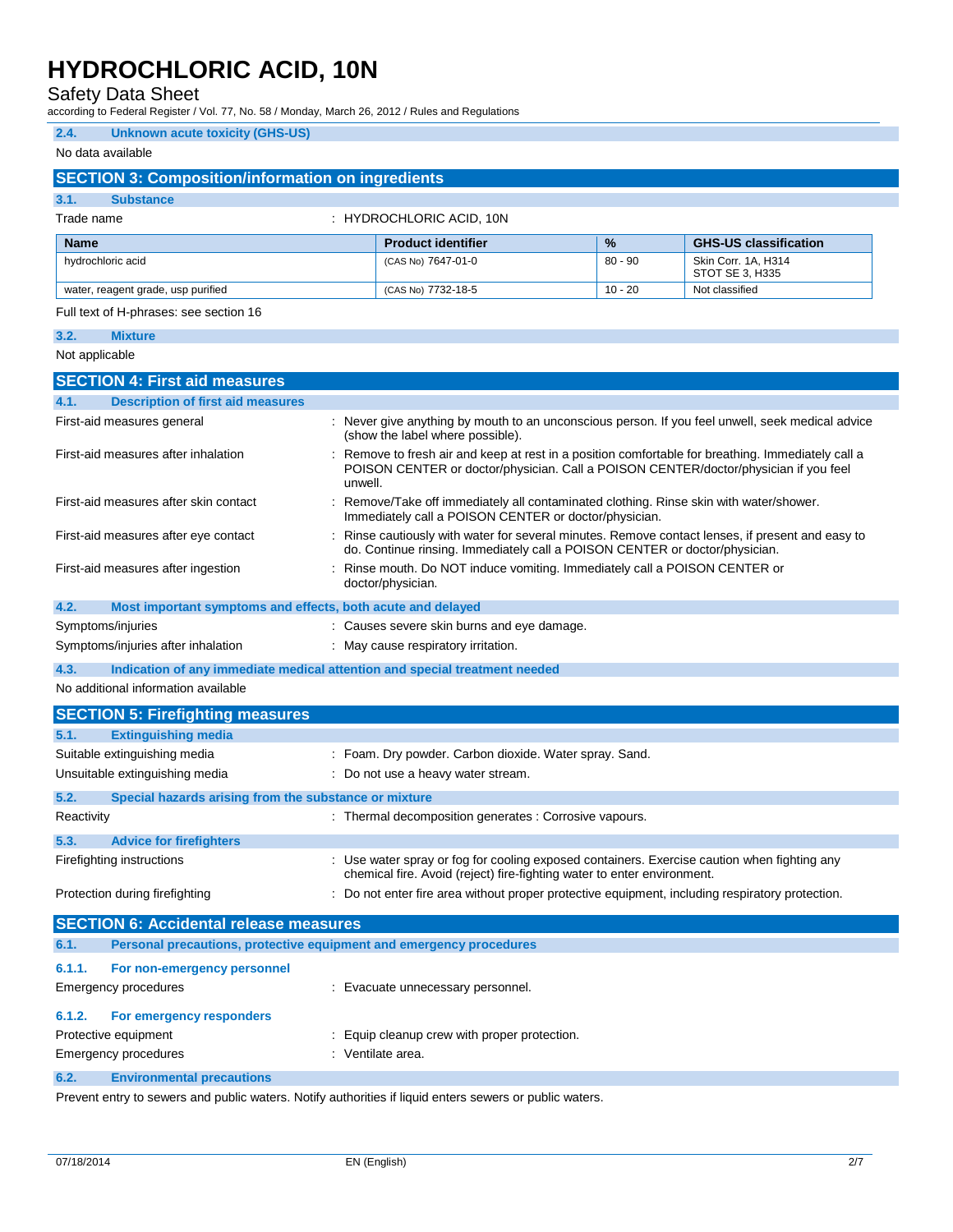Safety Data Sheet

according to Federal Register / Vol. 77, No. 58 / Monday, March 26, 2012 / Rules and Regulations

| 6.3. | Methods and material for containment and cleaning up      |                                                                                                                                                    |
|------|-----------------------------------------------------------|----------------------------------------------------------------------------------------------------------------------------------------------------|
|      | Methods for cleaning up                                   | : Soak up spills with inert solids, such as clay or diatomaceous earth as soon as possible. Collect<br>spillage. Store aways from other materials. |
| 6.4  | <b>Reference to other sections</b>                        |                                                                                                                                                    |
|      | See Heading 8. Exposure controls and personal protection. |                                                                                                                                                    |
|      | <b>SECTION 7: Handling and storage</b>                    |                                                                                                                                                    |

| 7.1.<br><b>Precautions for safe handling</b> |                                                                                                                                                                                                                                                                                                                                                                                                                                                                  |
|----------------------------------------------|------------------------------------------------------------------------------------------------------------------------------------------------------------------------------------------------------------------------------------------------------------------------------------------------------------------------------------------------------------------------------------------------------------------------------------------------------------------|
| Precautions for safe handling                | : Wash hands and other exposed areas with mild soap and water before eating, drinking or<br>smoking and when leaving work. Provide good ventilation in process area to prevent formation of<br>vapour. Do not breathe Do not handle until all safety precautions have been read and<br>understood. Avoid contact during pregnancy/while nursing. Avoid breathing Do not get in eyes,<br>on skin, or on clothing. Use only outdoors or in a well-ventilated area. |
| Hygiene measures                             | : Wash hands and other exposed areas with mild soap and water before eating, drinking or<br>smoking and when leaving work.                                                                                                                                                                                                                                                                                                                                       |
| 7.2.                                         | Conditions for safe storage, including any incompatibilities                                                                                                                                                                                                                                                                                                                                                                                                     |
| Technical measures                           | : Comply with applicable regulations.                                                                                                                                                                                                                                                                                                                                                                                                                            |
| Storage conditions                           | : Keep only in the original container in a cool, well ventilated place away from : Direct sunlight.<br>Keep container tightly closed.                                                                                                                                                                                                                                                                                                                            |
| Incompatible products                        | : Strong bases. Strong acids.                                                                                                                                                                                                                                                                                                                                                                                                                                    |
| Incompatible materials                       | : Sources of ignition. Direct sunlight.                                                                                                                                                                                                                                                                                                                                                                                                                          |
| 7.3.<br>Specific end use(s)                  |                                                                                                                                                                                                                                                                                                                                                                                                                                                                  |

No additional information available

### **SECTION 8: Exposure controls/personal protection 8.1. Control parameters** No additional information available **8.2. Exposure controls**

| Personal protective equipment | : Avoid all unnecessary exposure.        |
|-------------------------------|------------------------------------------|
| Hand protection               | : Wear protective gloves.                |
| Eye protection                | : Chemical goggles or face shield.       |
| Skin and body protection      | : Wear suitable protective clothing.     |
| Respiratory protection        | : Wear appropriate mask.                 |
| Other information             | : Do not eat, drink or smoke during use. |

|     | <b>SECTION 9: Physical and chemical properties</b>    |
|-----|-------------------------------------------------------|
| 9.1 | Information on basic physical and chemical properties |

| <b>INTO MODE OF BUSIC PHYSICAL AND CHUMBAL PLOPULACE</b> |                   |
|----------------------------------------------------------|-------------------|
| Physical state                                           | : Liquid          |
| Colour                                                   | Colourless.       |
| Odour                                                    | characteristic.   |
| Odour threshold                                          | No data available |
| рH                                                       | No data available |
| Relative evaporation rate (butylacetate=1)               | No data available |
| Melting point                                            | No data available |
| Freezing point                                           | No data available |
| Boiling point                                            | No data available |
| Flash point                                              | No data available |
| Self ignition temperature                                | No data available |
| Decomposition temperature                                | No data available |
| Flammability (solid, gas)                                | No data available |
| Vapour pressure                                          | No data available |
| Relative vapour density at 20 °C                         | No data available |
| Relative density                                         | No data available |
| Solubility                                               | No data available |
|                                                          |                   |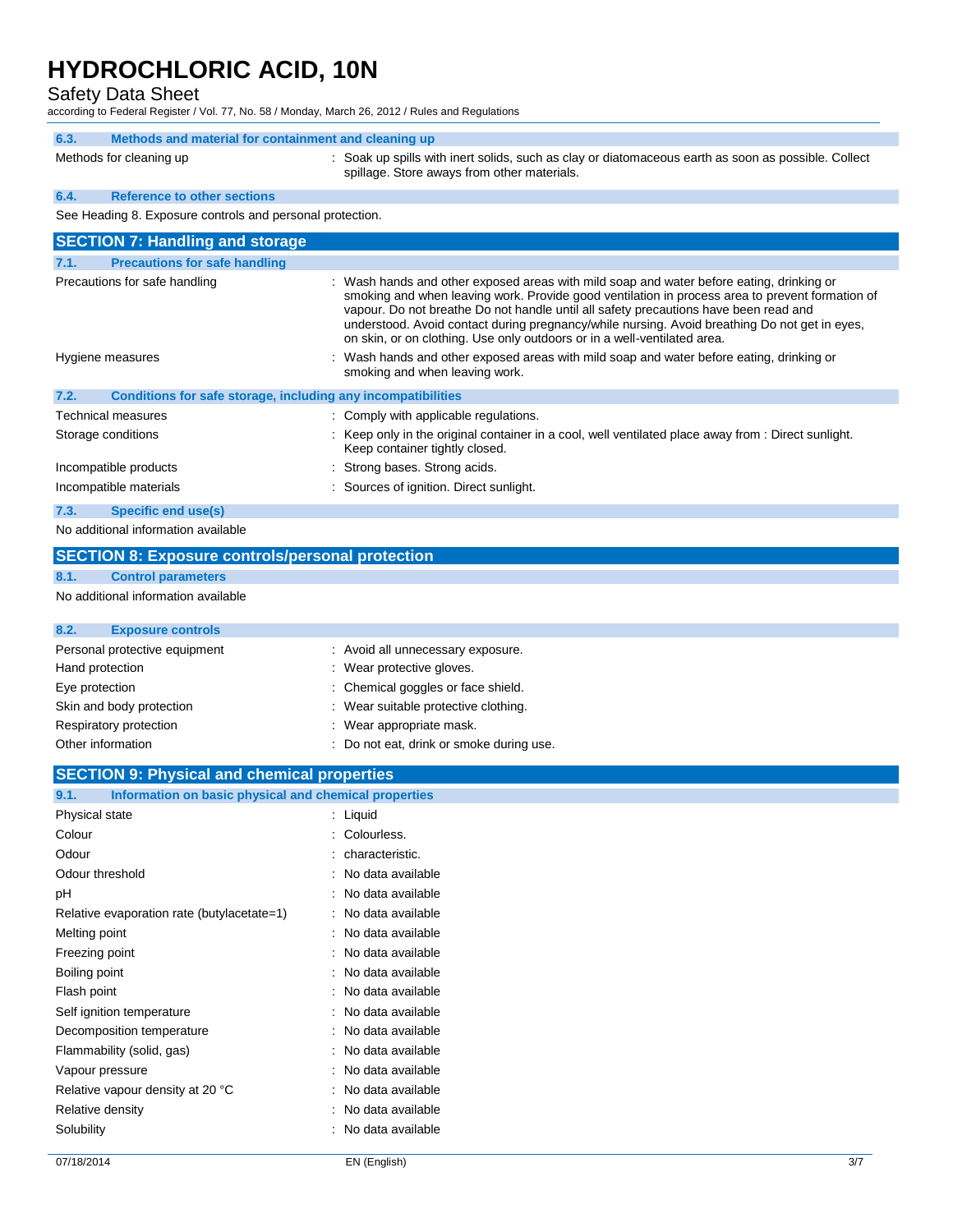#### Safety Data Sheet

according to Federal Register / Vol. 77, No. 58 / Monday, March 26, 2012 / Rules and Regulations

| Log Pow                 | : No data available |  |
|-------------------------|---------------------|--|
| Log Kow                 | : No data available |  |
| Viscosity, kinematic    | : No data available |  |
| Viscosity, dynamic      | : No data available |  |
| Explosive properties    | : No data available |  |
| Oxidising properties    | : No data available |  |
| <b>Explosive limits</b> | : No data available |  |
|                         |                     |  |

#### **9.2. Other information**

No additional information available

| <b>SECTION 10: Stability and reactivity</b>                                                 |                                                                     |
|---------------------------------------------------------------------------------------------|---------------------------------------------------------------------|
|                                                                                             |                                                                     |
| 10.1.<br><b>Reactivity</b>                                                                  |                                                                     |
| Thermal decomposition generates : Corrosive vapours.                                        |                                                                     |
| 10.2.<br><b>Chemical stability</b>                                                          |                                                                     |
| Not established.                                                                            |                                                                     |
| 10.3.<br><b>Possibility of hazardous reactions</b>                                          |                                                                     |
| Not established.                                                                            |                                                                     |
| <b>Conditions to avoid</b><br>10.4.                                                         |                                                                     |
| Direct sunlight. Extremely high or low temperatures.                                        |                                                                     |
| 10.5.<br><b>Incompatible materials</b>                                                      |                                                                     |
| Strong acids. Strong bases.                                                                 |                                                                     |
| <b>Hazardous decomposition products</b><br>10.6.                                            |                                                                     |
| fume. Carbon monoxide. Carbon dioxide. Thermal decomposition generates : Corrosive vapours. |                                                                     |
| <b>SECTION 11: Toxicological information</b>                                                |                                                                     |
| <b>Information on toxicological effects</b><br>11.1.                                        |                                                                     |
|                                                                                             |                                                                     |
| Acute toxicity                                                                              | : Not classified                                                    |
| Skin corrosion/irritation                                                                   | Causes severe skin burns and eye damage.                            |
| Serious eye damage/irritation                                                               | Not classified                                                      |
| Respiratory or skin sensitisation                                                           | Not classified                                                      |
| Germ cell mutagenicity                                                                      | Not classified                                                      |
| Carcinogenicity                                                                             | Not classified                                                      |
| hydrochloric acid (7647-01-0)                                                               |                                                                     |
| IARC group                                                                                  | 3 - Not classifiable                                                |
| Reproductive toxicity                                                                       | : Not classified                                                    |
| Specific target organ toxicity (single exposure)                                            | : May cause respiratory irritation.                                 |
|                                                                                             |                                                                     |
| Specific target organ toxicity (repeated                                                    | : Not classified                                                    |
| exposure)                                                                                   |                                                                     |
| Aspiration hazard                                                                           | : Not classified                                                    |
| Potential Adverse human health effects and<br>symptoms                                      | : Based on available data, the classification criteria are not met. |
| Symptoms/injuries after inhalation                                                          | : May cause respiratory irritation.                                 |
| <b>SECTION 12: Ecological information</b>                                                   |                                                                     |

#### **12.1. Toxicity**

| hydrochloric acid (7647-01-0) |                                                   |     |
|-------------------------------|---------------------------------------------------|-----|
| LC50 fishes 1                 | 282 mg/l (96 h; Gambusia affinis; Pure substance) |     |
| EC50 Daphnia 1                | < 56 mg/l (72 h; Daphnia magna; Pure substance)   |     |
| LC50 fish 2                   | 862 mg/l (Leuciscus idus; Pure substance)         |     |
| TLM fish 1                    | 282 ppm (96 h; Gambusia affinis; Pure substance)  |     |
| 07/18/2014                    | EN (English)                                      | 4/7 |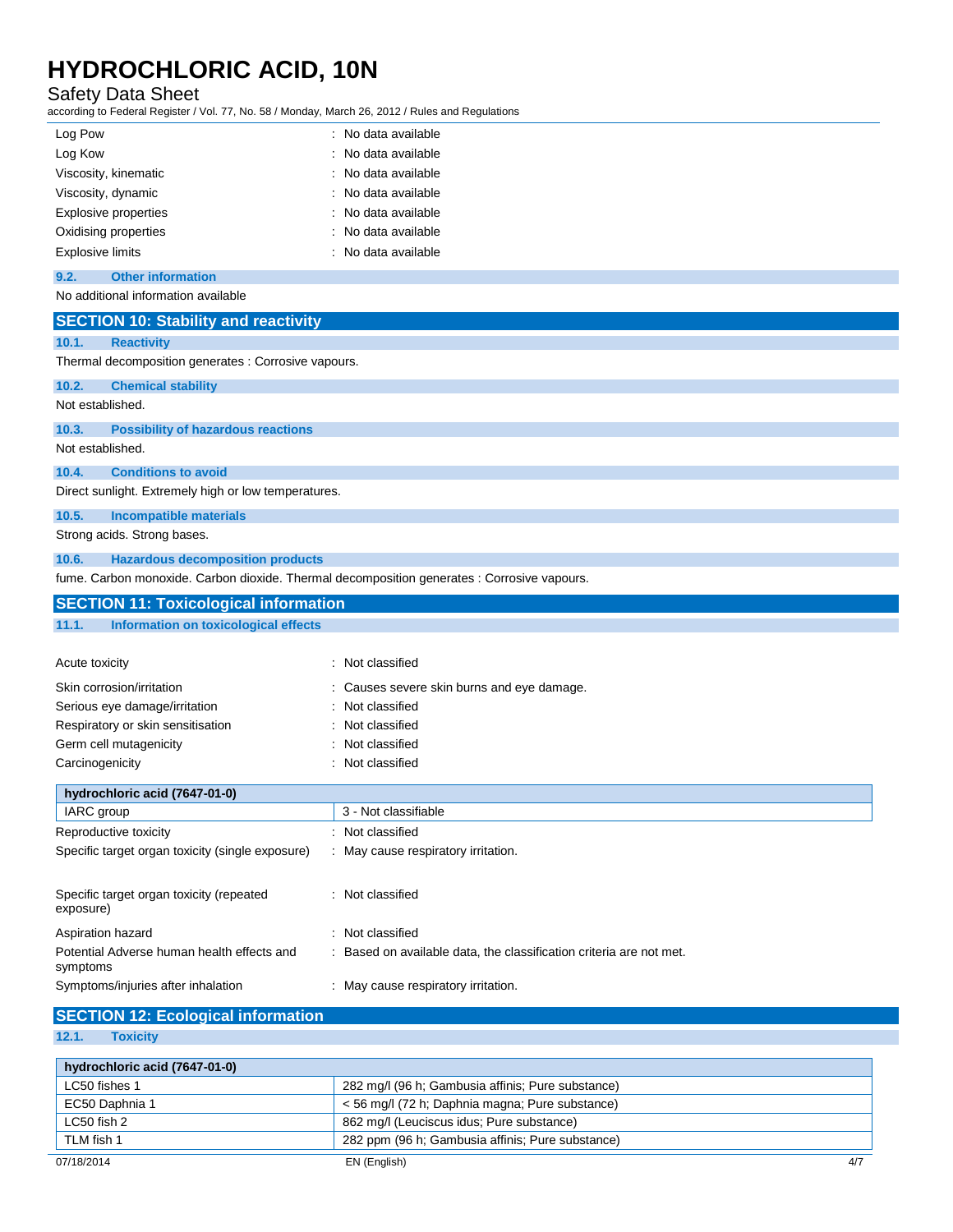Safety Data Sheet

according to Federal Register / Vol. 77, No. 58 / Monday, March 26, 2012 / Rules and Regulations

| 12.2.<br><b>Persistence and degradability</b>        |                                                                                                                                                                                       |  |
|------------------------------------------------------|---------------------------------------------------------------------------------------------------------------------------------------------------------------------------------------|--|
| <b>HYDROCHLORIC ACID, 10N</b>                        |                                                                                                                                                                                       |  |
| Persistence and degradability                        | Not established.                                                                                                                                                                      |  |
| hydrochloric acid (7647-01-0)                        |                                                                                                                                                                                       |  |
| Persistence and degradability                        | Biodegradability: not applicable. No (test)data on mobility of the components of the mixture<br>available.                                                                            |  |
| Biochemical oxygen demand (BOD)                      | Not applicable                                                                                                                                                                        |  |
| Chemical oxygen demand (COD)                         | Not applicable                                                                                                                                                                        |  |
| <b>ThOD</b>                                          | Not applicable                                                                                                                                                                        |  |
| BOD (% of ThOD)                                      | Not applicable                                                                                                                                                                        |  |
| 12.3.<br><b>Bioaccumulative potential</b>            |                                                                                                                                                                                       |  |
| <b>HYDROCHLORIC ACID, 10N</b>                        |                                                                                                                                                                                       |  |
| Bioaccumulative potential                            | Not established.                                                                                                                                                                      |  |
| hydrochloric acid (7647-01-0)                        |                                                                                                                                                                                       |  |
| Log Pow                                              | $0.25$ (QSAR)                                                                                                                                                                         |  |
| Bioaccumulative potential                            | Low potential for bioaccumulation (Log Kow $<$ 4).                                                                                                                                    |  |
| 12.4.<br><b>Mobility in soil</b>                     |                                                                                                                                                                                       |  |
| hydrochloric acid (7647-01-0)                        |                                                                                                                                                                                       |  |
| Ecology - soil                                       | May be harmful to plant growth, blooming and fruit formation.                                                                                                                         |  |
| 12.5.<br><b>Other adverse effects</b>                |                                                                                                                                                                                       |  |
| Other information                                    | : Avoid release to the environment.                                                                                                                                                   |  |
|                                                      |                                                                                                                                                                                       |  |
| <b>SECTION 13: Disposal considerations</b>           |                                                                                                                                                                                       |  |
| 13.1.<br><b>Waste treatment methods</b>              |                                                                                                                                                                                       |  |
| Waste disposal recommendations                       | : Dispose in a safe manner in accordance with local/national regulations. Dispose of<br>contents/container to Dispose in a safe manner in accordance with local/national regulations. |  |
| Ecology - waste materials                            | : Avoid release to the environment.                                                                                                                                                   |  |
| <b>SECTION 14: Transport information</b>             |                                                                                                                                                                                       |  |
| In accordance with DOT                               |                                                                                                                                                                                       |  |
| Transport document description                       | : UN1789 Hydrochloric acid, 8, II                                                                                                                                                     |  |
| UN-No.(DOT)                                          | : 1789                                                                                                                                                                                |  |
| DOT NA no.                                           | : UN1789                                                                                                                                                                              |  |
| DOT Proper Shipping Name                             | : Hydrochloric acid                                                                                                                                                                   |  |
| Department of Transportation (DOT) Hazard<br>Classes | : 8 - Class 8 - Corrosive material 49 CFR 173.136                                                                                                                                     |  |
| Hazard labels (DOT)                                  | : 8 - Corrosive                                                                                                                                                                       |  |
|                                                      |                                                                                                                                                                                       |  |

Packing group (DOT) **in the case of the COV**  $\sim$  11 - Medium Danger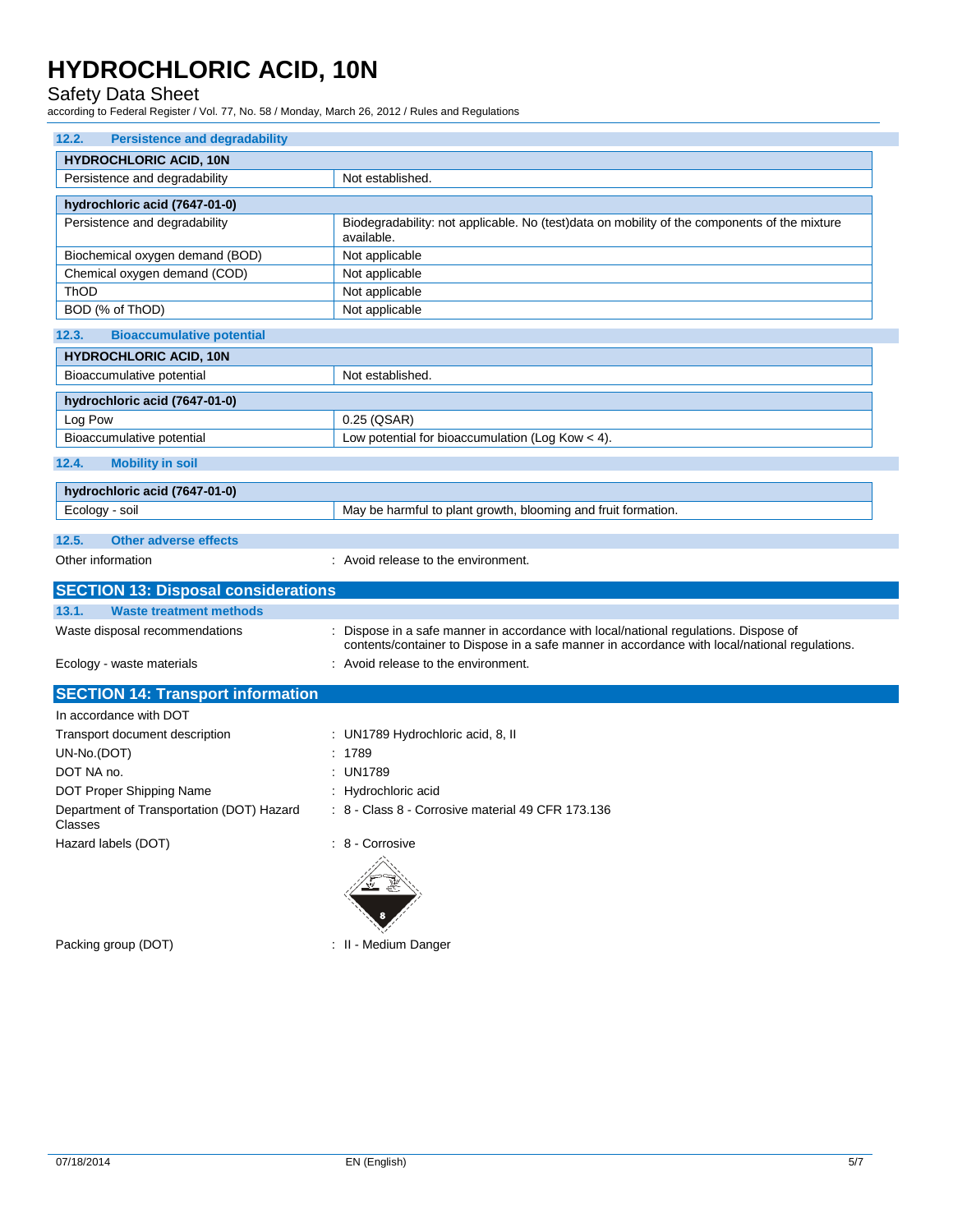#### Safety Data Sheet

according to Federal Register / Vol. 77, No. 58 / Monday, March 26, 2012 / Rules and Regulations

| DOT Special Provisions (49 CFR 172.102)                                                                                                    | : A3 - For combination packagings, if glass inner packagings (including ampoules) are used, they<br>must be packed with absorbent material in tightly closed metal receptacles before packing in<br>outer packagings.<br>A6 - For combination packagings, if plastic inner packagings are used, they must be packed in<br>tightly closed metal receptacles before packing in outer packagings.<br>B3 - MC 300, MC 301, MC 302, MC 303, MC 305, and MC 306 and DOT 406 cargo tanks and<br>DOT 57 portable tanks are not authorized.<br>B15 - Packagings must be protected with non-metallic linings impervious to the lading or have a<br>suitable corrosion allowance.<br>IB2 - Authorized IBCs: Metal (31A, 31B and 31N); Rigid plastics (31H1 and 31H2); Composite<br>(31HZ1). Additional Requirement: Only liquids with a vapor pressure less than or equal to 110<br>kPa at 50 C (1.1 bar at 122 F), or 130 kPa at 55 C (1.3 bar at 131 F) are authorized.<br>N41 - Metal construction materials are not authorized for any part of a packaging which is<br>normally in contact with the hazardous material.<br>T8 - 4 178.274(d)(2) Normal Prohibited<br>TP2 - a. The maximum degree of filling must not exceed the degree of filling determined by the<br>following: (image) Where: tr is the maximum mean bulk temperature during transport, tf is the<br>temperature in degrees celsius of the liquid during filling, and a is the mean coefficient of cubical<br>expansion of the liquid between the mean temperature of the liquid during filling (tf) and the<br>maximum mean bulk temperature during transportation (tr) both in degrees celsius. b. For<br>liquids transported under ambient conditions may be calculated using the formula: (image)<br>Where: d15 and d50 are the densities (in units of mass per unit volume) of the liquid at 15 C (59<br>F) and 50 C (122 F), respectively.<br>TP12 - This material is considered highly corrosive to steel. |  |
|--------------------------------------------------------------------------------------------------------------------------------------------|-------------------------------------------------------------------------------------------------------------------------------------------------------------------------------------------------------------------------------------------------------------------------------------------------------------------------------------------------------------------------------------------------------------------------------------------------------------------------------------------------------------------------------------------------------------------------------------------------------------------------------------------------------------------------------------------------------------------------------------------------------------------------------------------------------------------------------------------------------------------------------------------------------------------------------------------------------------------------------------------------------------------------------------------------------------------------------------------------------------------------------------------------------------------------------------------------------------------------------------------------------------------------------------------------------------------------------------------------------------------------------------------------------------------------------------------------------------------------------------------------------------------------------------------------------------------------------------------------------------------------------------------------------------------------------------------------------------------------------------------------------------------------------------------------------------------------------------------------------------------------------------------------------------------------------------------------------------------------------|--|
| DOT Packaging Exceptions (49 CFR 173.xxx)                                                                                                  | : 154                                                                                                                                                                                                                                                                                                                                                                                                                                                                                                                                                                                                                                                                                                                                                                                                                                                                                                                                                                                                                                                                                                                                                                                                                                                                                                                                                                                                                                                                                                                                                                                                                                                                                                                                                                                                                                                                                                                                                                         |  |
| DOT Packaging Non Bulk (49 CFR 173.xxx)                                                                                                    | $\therefore$ 202                                                                                                                                                                                                                                                                                                                                                                                                                                                                                                                                                                                                                                                                                                                                                                                                                                                                                                                                                                                                                                                                                                                                                                                                                                                                                                                                                                                                                                                                                                                                                                                                                                                                                                                                                                                                                                                                                                                                                              |  |
| DOT Packaging Bulk (49 CFR 173.xxx)                                                                                                        | : 242                                                                                                                                                                                                                                                                                                                                                                                                                                                                                                                                                                                                                                                                                                                                                                                                                                                                                                                                                                                                                                                                                                                                                                                                                                                                                                                                                                                                                                                                                                                                                                                                                                                                                                                                                                                                                                                                                                                                                                         |  |
| DOT Quantity Limitations Passenger aircraft/rail : 1 L                                                                                     |                                                                                                                                                                                                                                                                                                                                                                                                                                                                                                                                                                                                                                                                                                                                                                                                                                                                                                                                                                                                                                                                                                                                                                                                                                                                                                                                                                                                                                                                                                                                                                                                                                                                                                                                                                                                                                                                                                                                                                               |  |
| (49 CFR 173.27)                                                                                                                            |                                                                                                                                                                                                                                                                                                                                                                                                                                                                                                                                                                                                                                                                                                                                                                                                                                                                                                                                                                                                                                                                                                                                                                                                                                                                                                                                                                                                                                                                                                                                                                                                                                                                                                                                                                                                                                                                                                                                                                               |  |
| DOT Quantity Limitations Cargo aircraft only (49 : 30 L<br>CFR 175.75)                                                                     |                                                                                                                                                                                                                                                                                                                                                                                                                                                                                                                                                                                                                                                                                                                                                                                                                                                                                                                                                                                                                                                                                                                                                                                                                                                                                                                                                                                                                                                                                                                                                                                                                                                                                                                                                                                                                                                                                                                                                                               |  |
| DOT Vessel Stowage Location                                                                                                                | : C - The material must be stowed "on deck only" on a cargo vessel and on a passenger vessel.                                                                                                                                                                                                                                                                                                                                                                                                                                                                                                                                                                                                                                                                                                                                                                                                                                                                                                                                                                                                                                                                                                                                                                                                                                                                                                                                                                                                                                                                                                                                                                                                                                                                                                                                                                                                                                                                                 |  |
| <b>Additional information</b>                                                                                                              |                                                                                                                                                                                                                                                                                                                                                                                                                                                                                                                                                                                                                                                                                                                                                                                                                                                                                                                                                                                                                                                                                                                                                                                                                                                                                                                                                                                                                                                                                                                                                                                                                                                                                                                                                                                                                                                                                                                                                                               |  |
| Other information                                                                                                                          | : No supplementary information available.                                                                                                                                                                                                                                                                                                                                                                                                                                                                                                                                                                                                                                                                                                                                                                                                                                                                                                                                                                                                                                                                                                                                                                                                                                                                                                                                                                                                                                                                                                                                                                                                                                                                                                                                                                                                                                                                                                                                     |  |
| <b>ADR</b><br>Transport document description<br>Packing group (ADR)                                                                        | : UN N/A N/A<br>: N/A                                                                                                                                                                                                                                                                                                                                                                                                                                                                                                                                                                                                                                                                                                                                                                                                                                                                                                                                                                                                                                                                                                                                                                                                                                                                                                                                                                                                                                                                                                                                                                                                                                                                                                                                                                                                                                                                                                                                                         |  |
| Hazard identification number (Kemler No.)                                                                                                  | $\cdot$ N/A                                                                                                                                                                                                                                                                                                                                                                                                                                                                                                                                                                                                                                                                                                                                                                                                                                                                                                                                                                                                                                                                                                                                                                                                                                                                                                                                                                                                                                                                                                                                                                                                                                                                                                                                                                                                                                                                                                                                                                   |  |
| Classification code (ADR)                                                                                                                  | $\cdot$ N/A                                                                                                                                                                                                                                                                                                                                                                                                                                                                                                                                                                                                                                                                                                                                                                                                                                                                                                                                                                                                                                                                                                                                                                                                                                                                                                                                                                                                                                                                                                                                                                                                                                                                                                                                                                                                                                                                                                                                                                   |  |
| <b>Transport by sea</b>                                                                                                                    |                                                                                                                                                                                                                                                                                                                                                                                                                                                                                                                                                                                                                                                                                                                                                                                                                                                                                                                                                                                                                                                                                                                                                                                                                                                                                                                                                                                                                                                                                                                                                                                                                                                                                                                                                                                                                                                                                                                                                                               |  |
| No additional information available                                                                                                        |                                                                                                                                                                                                                                                                                                                                                                                                                                                                                                                                                                                                                                                                                                                                                                                                                                                                                                                                                                                                                                                                                                                                                                                                                                                                                                                                                                                                                                                                                                                                                                                                                                                                                                                                                                                                                                                                                                                                                                               |  |
| <b>Air transport</b><br>No additional information available                                                                                |                                                                                                                                                                                                                                                                                                                                                                                                                                                                                                                                                                                                                                                                                                                                                                                                                                                                                                                                                                                                                                                                                                                                                                                                                                                                                                                                                                                                                                                                                                                                                                                                                                                                                                                                                                                                                                                                                                                                                                               |  |
|                                                                                                                                            |                                                                                                                                                                                                                                                                                                                                                                                                                                                                                                                                                                                                                                                                                                                                                                                                                                                                                                                                                                                                                                                                                                                                                                                                                                                                                                                                                                                                                                                                                                                                                                                                                                                                                                                                                                                                                                                                                                                                                                               |  |
| <b>SECTION 15: Regulatory information</b><br>15.1. US Federal regulations                                                                  |                                                                                                                                                                                                                                                                                                                                                                                                                                                                                                                                                                                                                                                                                                                                                                                                                                                                                                                                                                                                                                                                                                                                                                                                                                                                                                                                                                                                                                                                                                                                                                                                                                                                                                                                                                                                                                                                                                                                                                               |  |
|                                                                                                                                            |                                                                                                                                                                                                                                                                                                                                                                                                                                                                                                                                                                                                                                                                                                                                                                                                                                                                                                                                                                                                                                                                                                                                                                                                                                                                                                                                                                                                                                                                                                                                                                                                                                                                                                                                                                                                                                                                                                                                                                               |  |
| hydrochloric acid (7647-01-0)                                                                                                              |                                                                                                                                                                                                                                                                                                                                                                                                                                                                                                                                                                                                                                                                                                                                                                                                                                                                                                                                                                                                                                                                                                                                                                                                                                                                                                                                                                                                                                                                                                                                                                                                                                                                                                                                                                                                                                                                                                                                                                               |  |
| Listed on the United States TSCA (Toxic Substances Control Act) inventory<br>Listed on SARA Section 313 (Specific toxic chemical listings) |                                                                                                                                                                                                                                                                                                                                                                                                                                                                                                                                                                                                                                                                                                                                                                                                                                                                                                                                                                                                                                                                                                                                                                                                                                                                                                                                                                                                                                                                                                                                                                                                                                                                                                                                                                                                                                                                                                                                                                               |  |
| RQ (Reportable quantity, section 304 of EPA's<br>List of Lists):                                                                           | 5000 lb                                                                                                                                                                                                                                                                                                                                                                                                                                                                                                                                                                                                                                                                                                                                                                                                                                                                                                                                                                                                                                                                                                                                                                                                                                                                                                                                                                                                                                                                                                                                                                                                                                                                                                                                                                                                                                                                                                                                                                       |  |
| water, reagent grade, usp purified (7732-18-5)                                                                                             |                                                                                                                                                                                                                                                                                                                                                                                                                                                                                                                                                                                                                                                                                                                                                                                                                                                                                                                                                                                                                                                                                                                                                                                                                                                                                                                                                                                                                                                                                                                                                                                                                                                                                                                                                                                                                                                                                                                                                                               |  |
| Listed on the United States TSCA (Toxic Substances Control Act) inventory                                                                  |                                                                                                                                                                                                                                                                                                                                                                                                                                                                                                                                                                                                                                                                                                                                                                                                                                                                                                                                                                                                                                                                                                                                                                                                                                                                                                                                                                                                                                                                                                                                                                                                                                                                                                                                                                                                                                                                                                                                                                               |  |
| 15.2. International regulations                                                                                                            |                                                                                                                                                                                                                                                                                                                                                                                                                                                                                                                                                                                                                                                                                                                                                                                                                                                                                                                                                                                                                                                                                                                                                                                                                                                                                                                                                                                                                                                                                                                                                                                                                                                                                                                                                                                                                                                                                                                                                                               |  |
| <b>CANADA</b>                                                                                                                              |                                                                                                                                                                                                                                                                                                                                                                                                                                                                                                                                                                                                                                                                                                                                                                                                                                                                                                                                                                                                                                                                                                                                                                                                                                                                                                                                                                                                                                                                                                                                                                                                                                                                                                                                                                                                                                                                                                                                                                               |  |
|                                                                                                                                            |                                                                                                                                                                                                                                                                                                                                                                                                                                                                                                                                                                                                                                                                                                                                                                                                                                                                                                                                                                                                                                                                                                                                                                                                                                                                                                                                                                                                                                                                                                                                                                                                                                                                                                                                                                                                                                                                                                                                                                               |  |

No additional information available